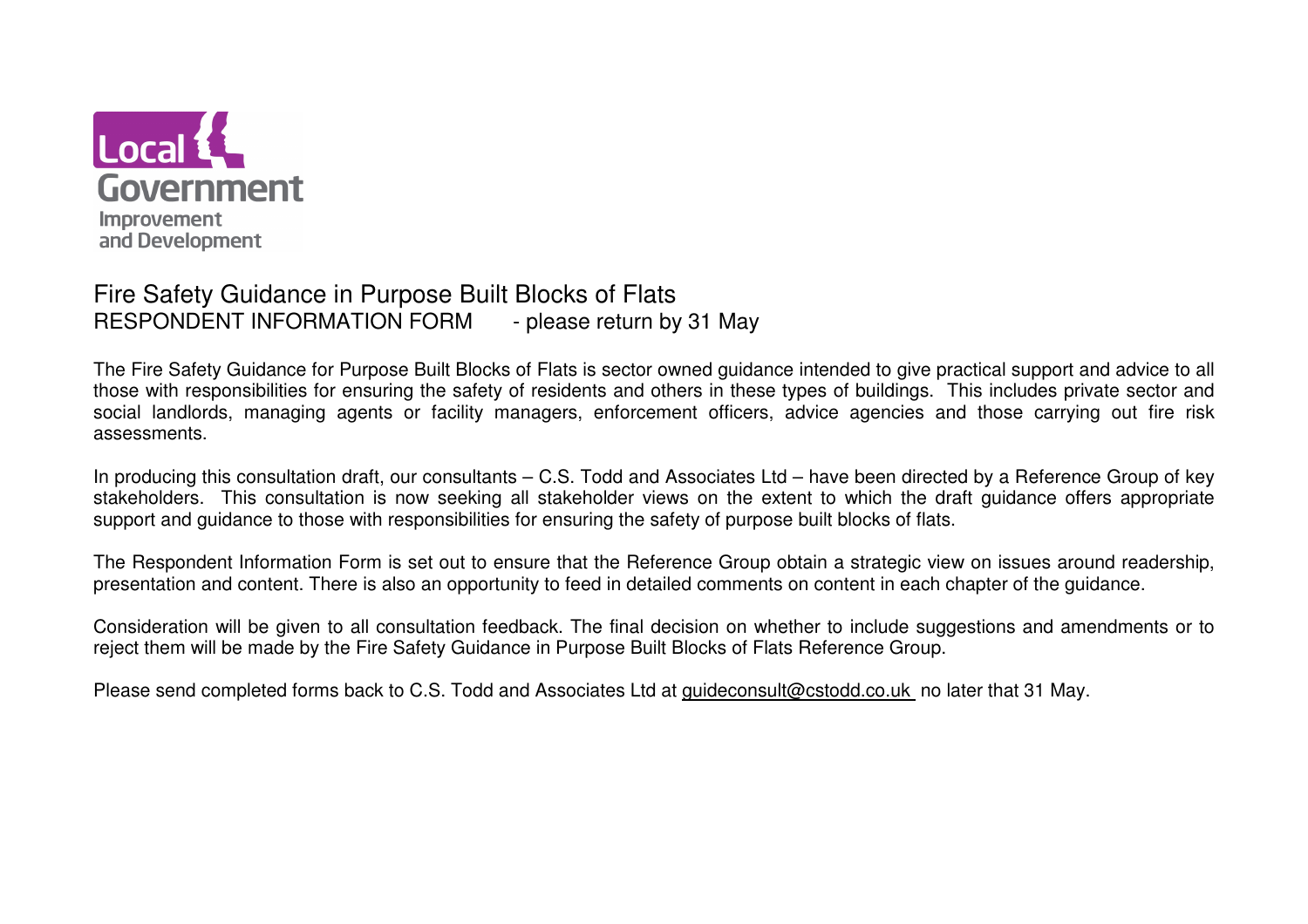## **1. Name/Organisation**

## **Organisation Name**

The Federation of Private Residents Associations Ltd.

Title Mr / Ms **Mrs** Miss Dr **Dr** Please tick as appropriate

#### **Surname**

| Smytherman      |  |
|-----------------|--|
| <b>Forename</b> |  |
| <b>Bob</b>      |  |

# **2. Postal Address**

| Postcode CM16 9DB | <b>Phone</b> 0871 200 3324 | <b>Email Bob@fpra.org.uk</b> |
|-------------------|----------------------------|------------------------------|
|                   |                            |                              |
| Essex.            |                            |                              |
| Epping,           |                            |                              |
| PO Box 10271,     |                            |                              |

**3. Permissions - I am responding as…** 

| <b>Individual</b> | <b>Group/ Organisation</b> |
|-------------------|----------------------------|
|                   | Please tick as appropriate |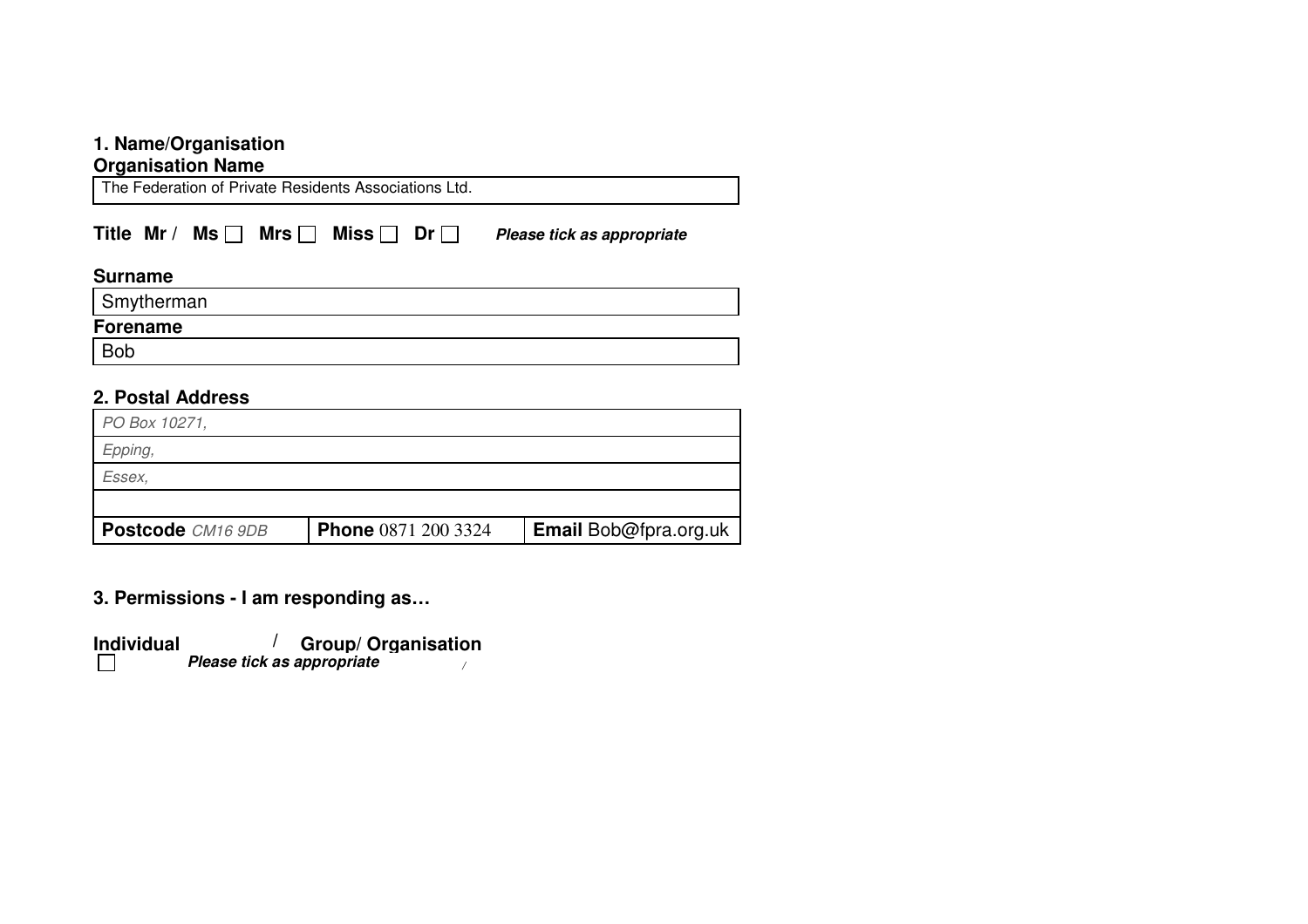# **CONSULTATION QUESTIONNAIRE RESPONDENT FORM**

# **CONSULTATION QUESTIONS**

# **Overall comments :**

# **Content:**

1. Do you feel that the guidance covers what you would expect it to cover? Please explain your answer.

We feel there should be greater reference to the 1000's of volunteer Residential Management Company and Right to Manage Company Directors who are currently undertaking the role of 'responsible person' for the purpose of the fire safety legislation. There should be clearer guidance on the use of energy efficiency measures such as cavity wall and loft insulation.

# a. Do you feel there is currently anything missing?

Yes, there are a significant number of self-managed blocks who will be affected by this guidance and the underpinning legislation who are currently unsure of their responsibilities and I don't feel the current draft is very user friendly for this large group of people responsible for fire safety in blocks of flats.

 We also think there should greater clarity on the issue of energy efficiency measures for blocks of flats to avoid conflict with fire safety advice and legislation, especially with the role out of the 'Green Deal' and ECO which is meant to target those in fuel poverty, this will be difficult if a building is prevented from carrying out insulation measures due to conflicts with the fire risk assessments.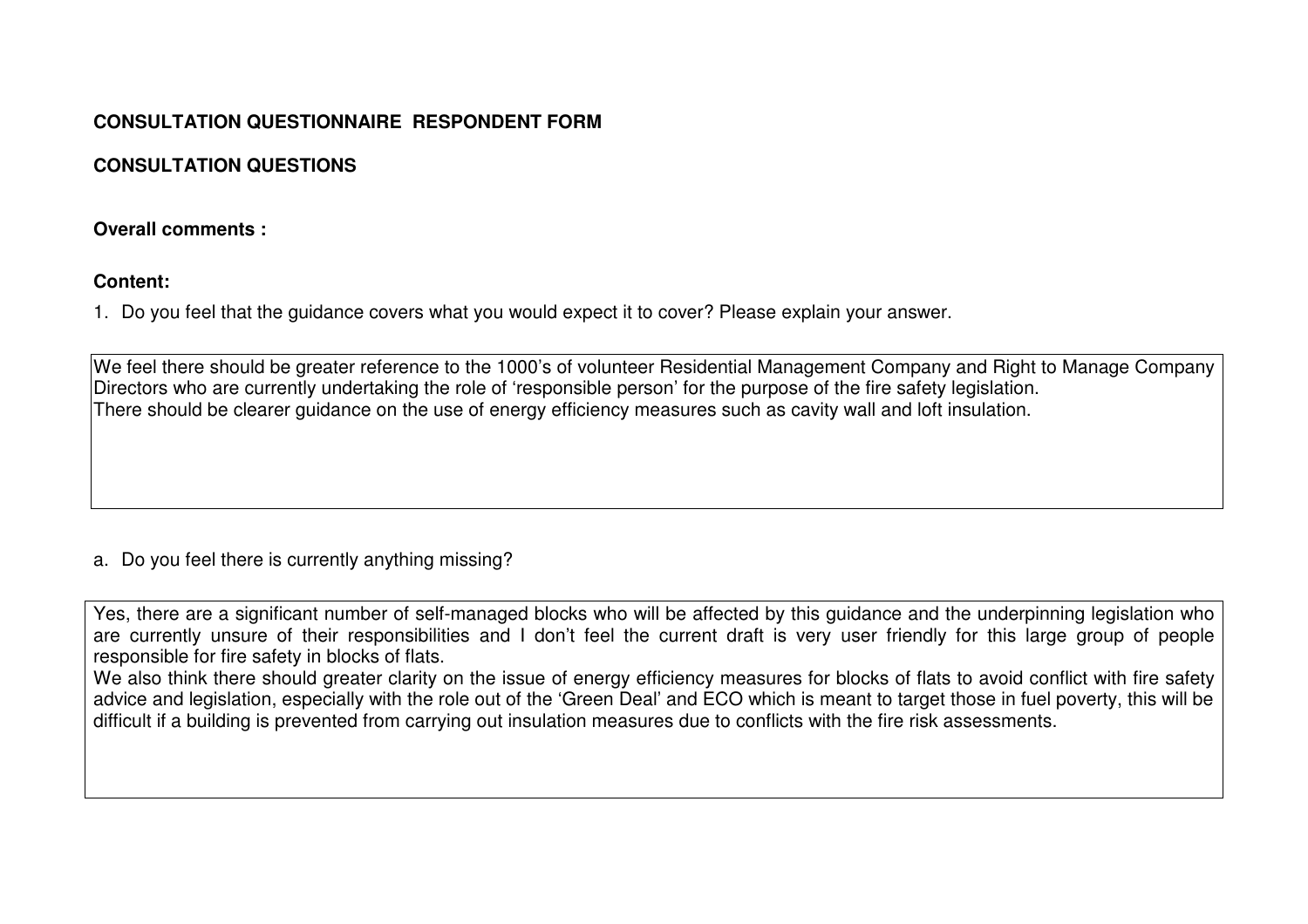b. Do you feel that there are any areas that are unnecessary?

Not sure as due to limited timescales for the consultation we have been unable to consult our membership other than including a link to our web-site.

#### **Presentation:**

The Reference Group believe that the document is currently too lengthy and needs to be reduced in size in order to make it more readable for users.

2. Can you suggest any areas you would edit down?

It would be very useful to have simple web-based version with hyper links to the various areas of interest to the readers without having to trail through all the pages.

3. Do you have any suggestions to improve the presentation of the information, i.e. use of summary boxes, images to illustrate points?

Simple summaries and images would certainly make the document more interesting.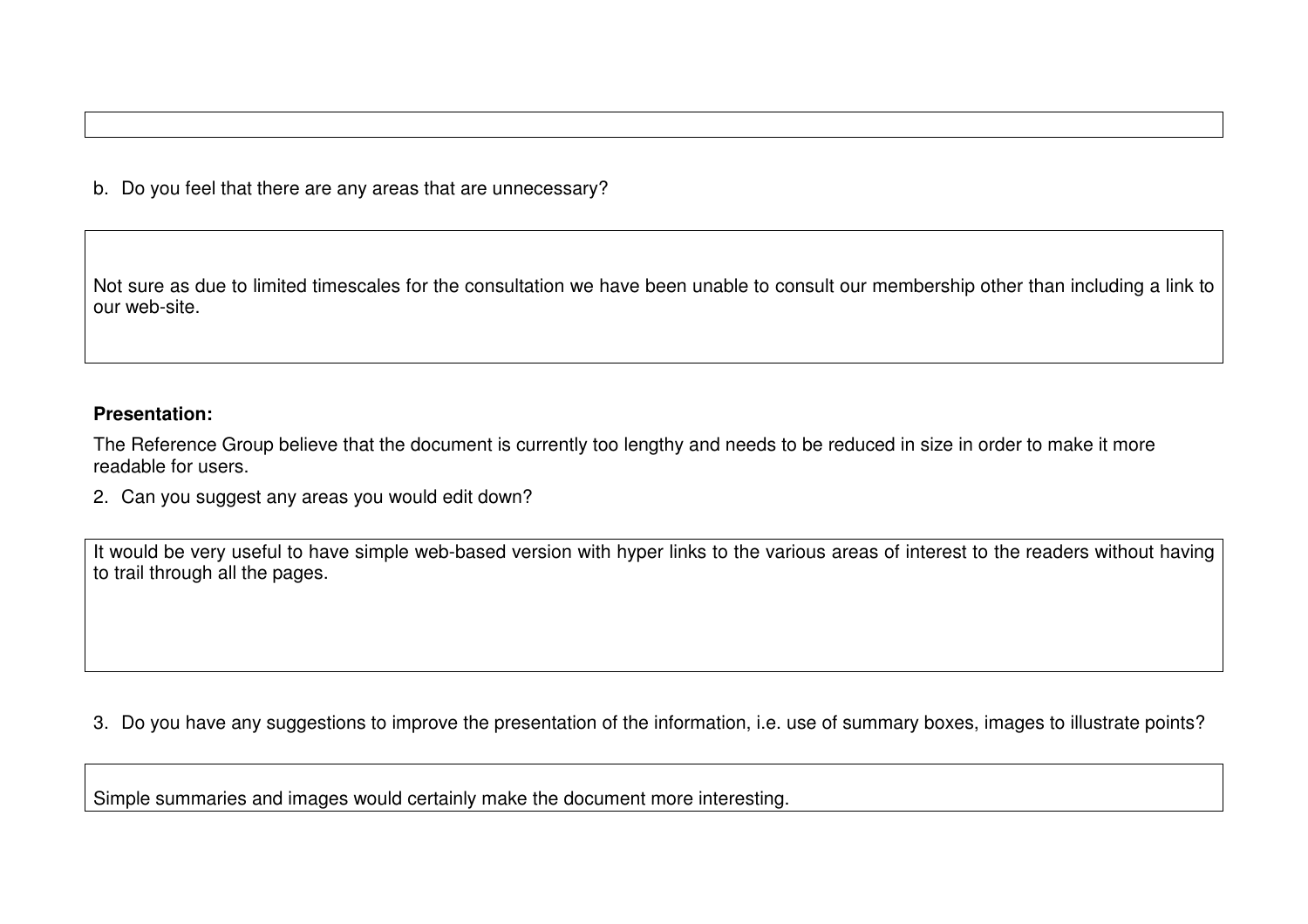### **Accessibility:**

The final guidance will be available in a free web based format. A key consideration is how accessible it is to users.

4. Please comment on how practical, user friendly and easy to interpret you find the draft guidance.

This should include simple do's and don'ts questions to enable the user to taylor the advice to their own blocks circumstances.

5. Do you have any ideas on how to improve ease of use of the guidance, i.e. use of summary boxes to draw out key points?

A simple template of the Fire Risk Assessment should be able to be printed once completed on-line to enable RMC and RTM Directors to share the findings with residents on notice boards, block web-sites and also as part of solicitor enquiries for prospective residents to inform them of pending major works such as fire alarm systems and the need for fire fighting equipment that may be suggested as a result of the risk assessment.

**Diversity**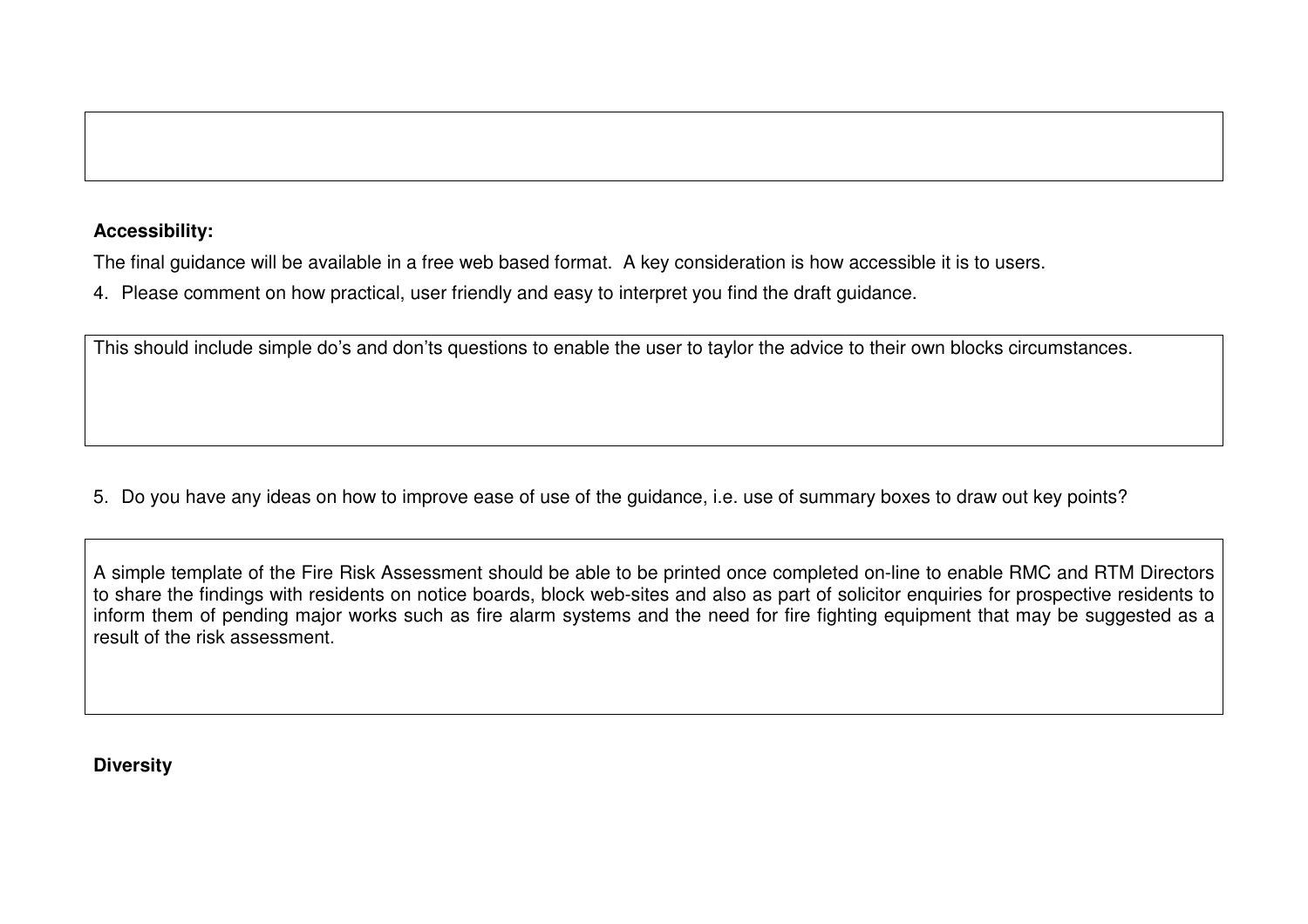6. Do you think that the guidance deals adequately with vulnerable people such as people with disabilities who need assistance with evacuation in the event of a fire?

No I think only be available in a web –based format will disadvantage a % of elderly and disabled many of whom could be RMC and RTM Directors with responsibilities for fire safety.

### **Overall impression:**

7. Overall, do you find the guidance useful to you / not useful to you? Please explain your answer.

Yes, this is certainly an improvement on the current situation and we welcome being part of the reference group and being able to feedback detailed comments. Communicating the new guidance especially to self-managed blocks will key and we will be happy to assist with this in which ever practical ways we can.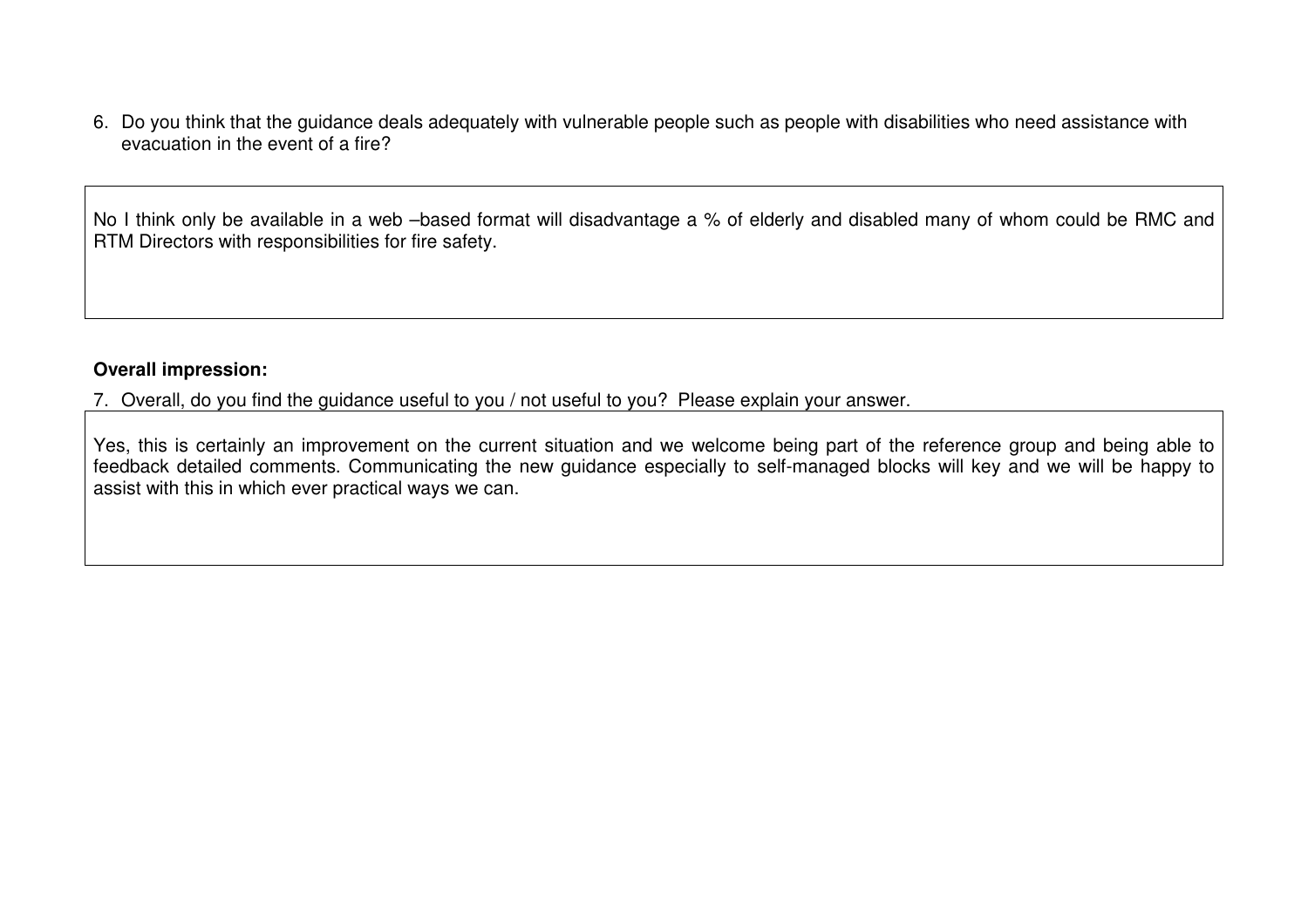# **Detailed comments by section :**

The following section is to enable you to feedback any detailed comments on each part of the document

8. Please enter specific comments on Part A in the box below

| Clause no. / | Paragraph /       | Type of comment: | Comment (justification for change) | Proposed change |
|--------------|-------------------|------------------|------------------------------------|-----------------|
| sub clause   | figure / table /  | (GE general /    |                                    |                 |
| no. / annex  | note e.g. table 1 | TE technical /   |                                    |                 |
|              |                   | ED editorial)    |                                    |                 |
|              |                   |                  |                                    |                 |
|              |                   |                  |                                    |                 |

Please add rows as necessary

9. Please enter specific comments on Part B in the box below

| Clause no. / | Paragraph /       | Type of comment: | Comment (justification for change) | Proposed change |
|--------------|-------------------|------------------|------------------------------------|-----------------|
| sub clause   | figure / table /  | (GE general /    |                                    |                 |
| no. / annex  | note e.g. table 1 | TE technical /   |                                    |                 |
|              |                   | ED editorial)    |                                    |                 |
|              |                   |                  |                                    |                 |
|              |                   |                  |                                    |                 |

Please add rows as necessary

# 10. Please enter specific comments on Part C in the box below

| Clause no. / | Paragraph /       | Type of comment: | Comment (justification for change) | Proposed change |
|--------------|-------------------|------------------|------------------------------------|-----------------|
| sub clause   | figure / table /  | (GE general /    |                                    |                 |
| no. / annex  | note e.g. table 1 | TE technical /   |                                    |                 |
|              |                   | ED editorial)    |                                    |                 |
|              |                   |                  |                                    |                 |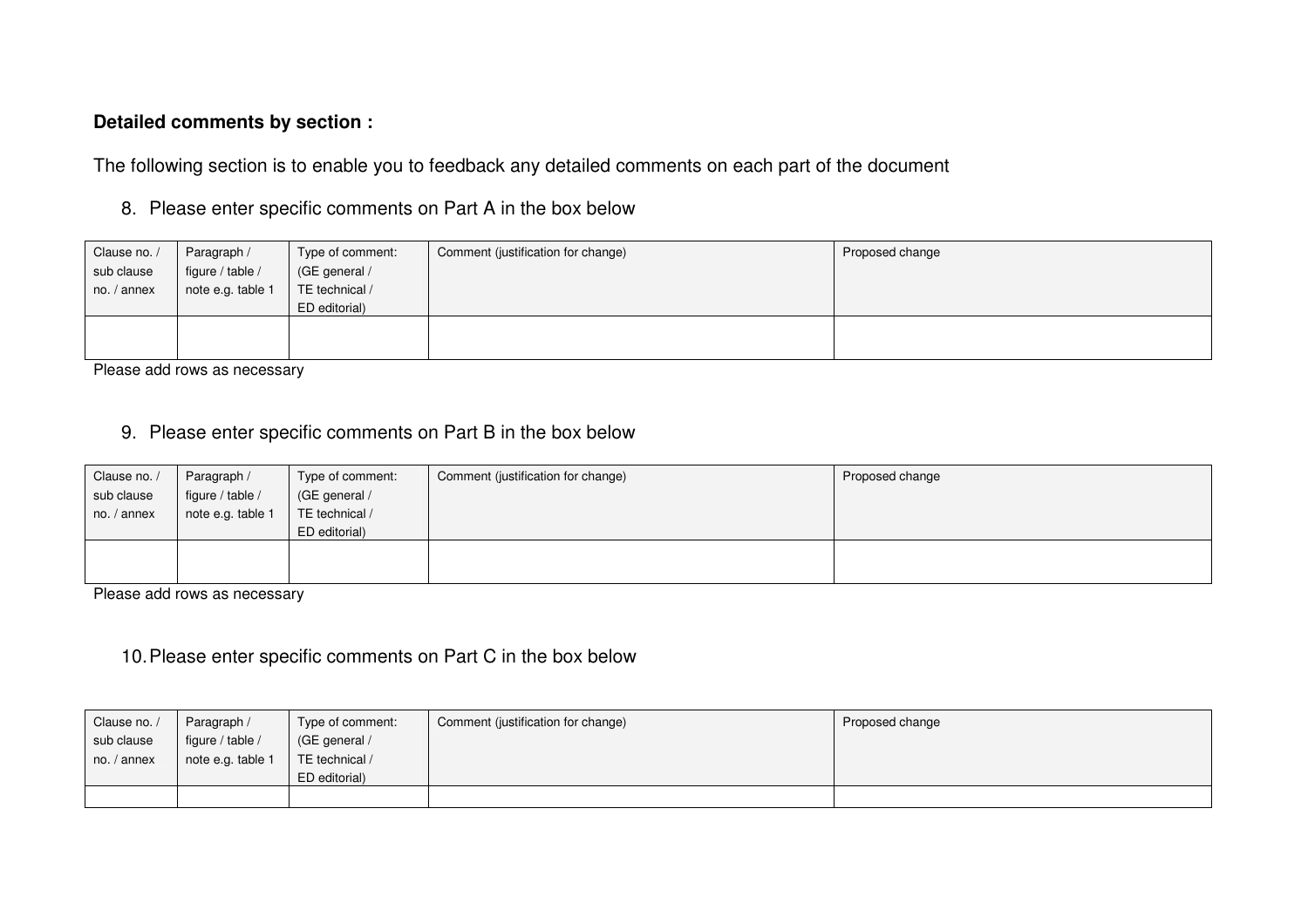| Please<br>$r$ <sup>11</sup><br>nn.<br>$\cdots$<br>1 L J L<br>, , |  |  |  |  |  |
|------------------------------------------------------------------|--|--|--|--|--|

# 11. Please enter specific comments on Part D in the box below

| Clause no. / | Paragraph /       | Type of comment: | Comment (justification for change) | Proposed change |
|--------------|-------------------|------------------|------------------------------------|-----------------|
| sub clause   | figure / table /  | (GE general /    |                                    |                 |
| no. / annex  | note e.g. table 1 | TE technical /   |                                    |                 |
|              |                   | ED editorial)    |                                    |                 |
|              |                   |                  |                                    |                 |
|              |                   |                  |                                    |                 |

Please add rows as necessary

# 12. Please enter specific comments on Part E in the box below

| Paragraph /       | Type of comment: | Comment (justification for change) | Proposed change |
|-------------------|------------------|------------------------------------|-----------------|
| figure / table /  | (GE general /    |                                    |                 |
| note e.g. table 1 | TE technical /   |                                    |                 |
|                   | ED editorial)    |                                    |                 |
|                   |                  |                                    |                 |
|                   |                  |                                    |                 |
|                   |                  |                                    |                 |

Please add rows as necessary

# 13. Please enter specific comments on Part F in the box below

| Clause no.                           | Paragraph /       | Type of comment: | Comment (justification for change) | Proposed change |
|--------------------------------------|-------------------|------------------|------------------------------------|-----------------|
| sub clause                           | figure / table /  | (GE general /    |                                    |                 |
| $\overline{\phantom{a}}$ no. / annex | note e.g. table 1 | TE technical /   |                                    |                 |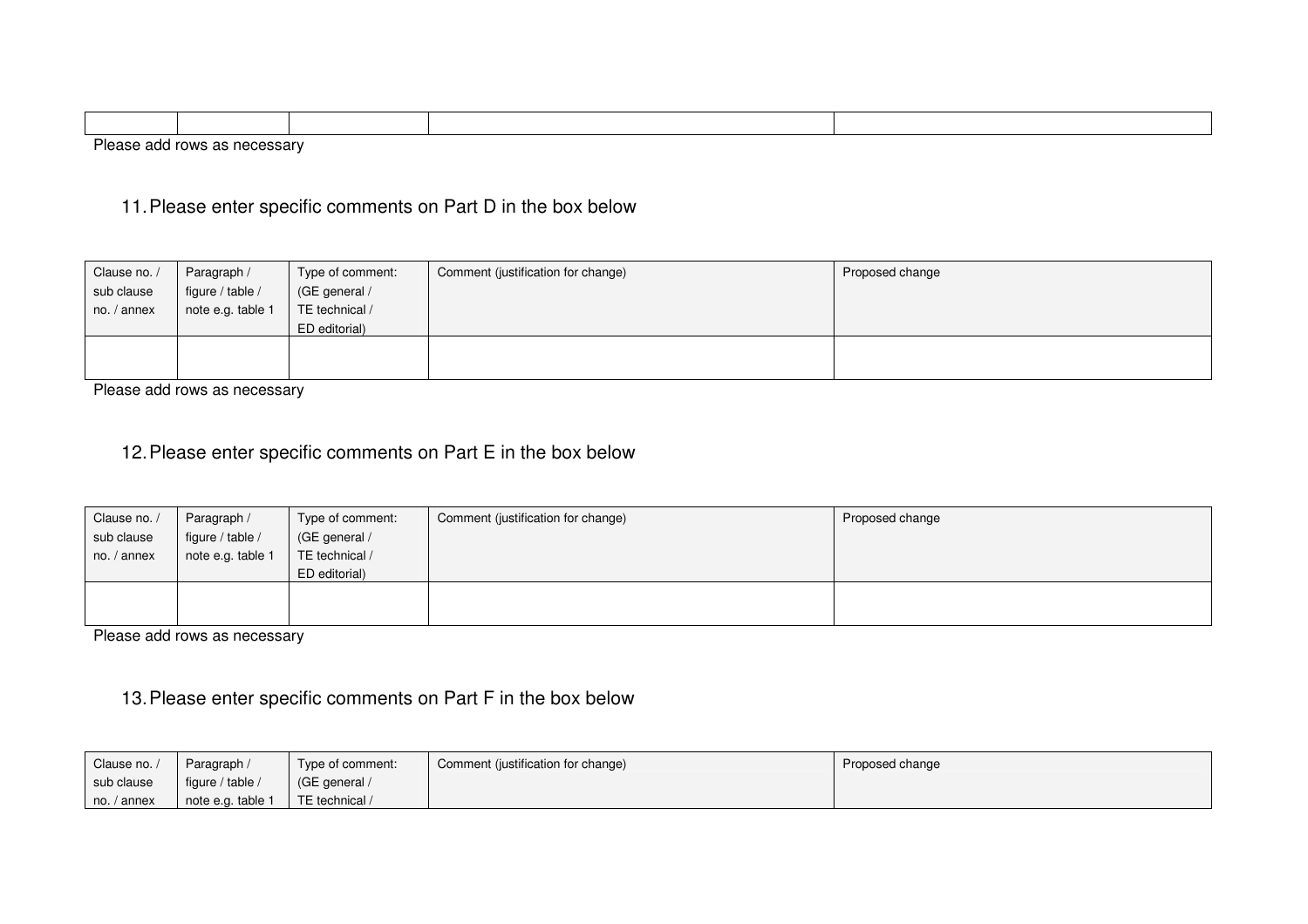|  | .  .<br>$-n$<br>ED editorial) |  |
|--|-------------------------------|--|
|  |                               |  |
|  |                               |  |

Please add rows as necessary

# 14. Please enter specific comments on Part G in the box below

| Clause no. /<br>sub clause<br>no. / annex | Paragraph /<br>figure / table /<br>note e.g. table 1 | Type of comment:<br>(GE general /<br>TE technical /<br>ED editorial) | Comment (justification for change) | Proposed change |
|-------------------------------------------|------------------------------------------------------|----------------------------------------------------------------------|------------------------------------|-----------------|
|                                           |                                                      |                                                                      |                                    |                 |

Please add rows as necessary

#### 15. Please enter specific comments on the appendices in the box below

| Clause no. /<br>sub clause<br>no. / annex | Paragraph /<br>figure / table / | Type of comment:<br>(GE general /<br>TE technical / | Comment (justification for change) | Proposed change |
|-------------------------------------------|---------------------------------|-----------------------------------------------------|------------------------------------|-----------------|
|                                           | note e.g. table 1               | ED editorial)                                       |                                    |                 |
|                                           |                                 |                                                     |                                    |                 |
|                                           |                                 |                                                     |                                    |                 |

Please add rows as necessary

If you have any enquires on the consultation process that are not of a technical nature please contact:

Caroline Bosdet. Project Manager

Caroline.bosdet@local.gov.uk

07876 106183